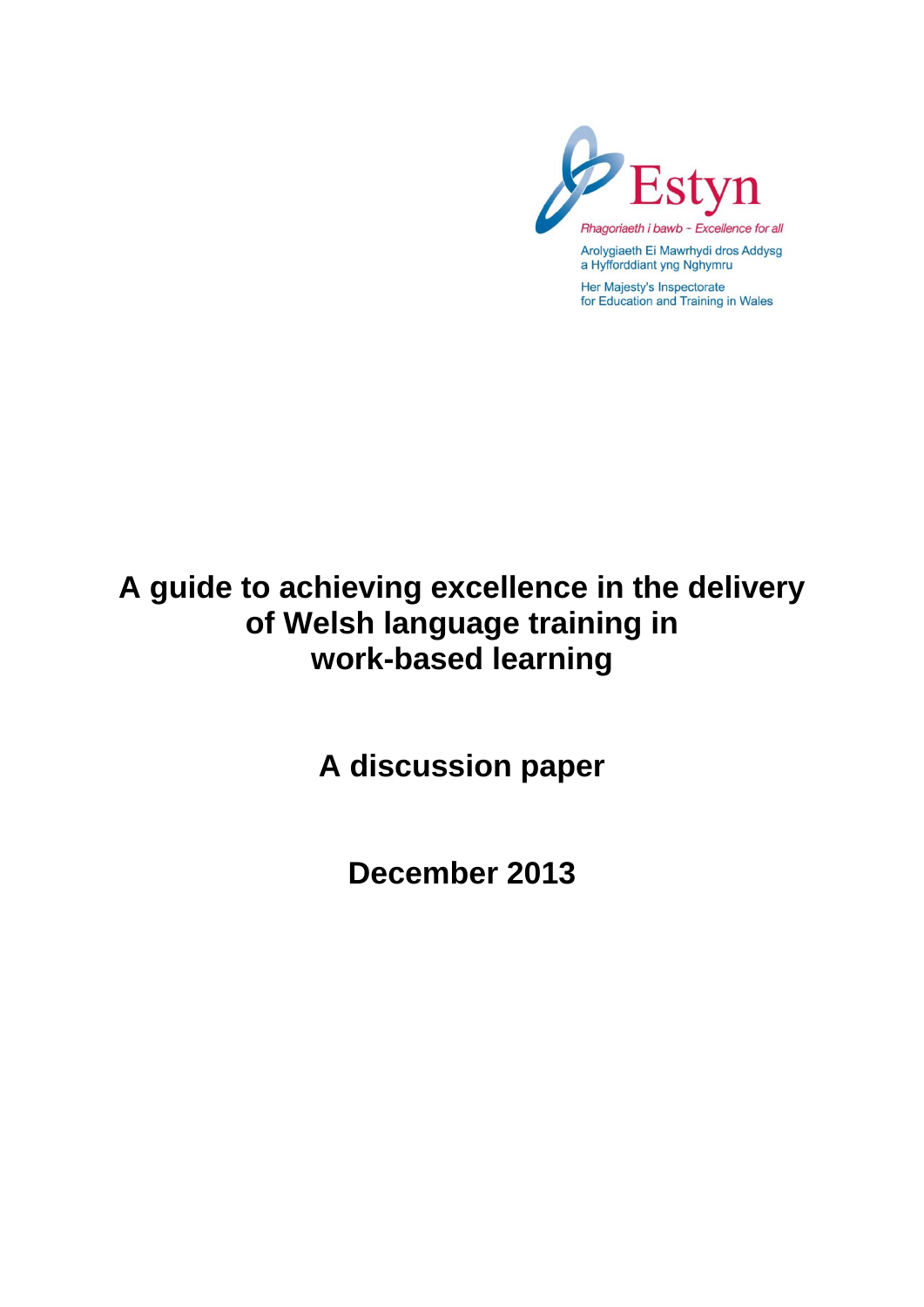The Welsh Government's 'Iaith Pawb – A National Action Plan for a Bilingual Wales' has a key target of ensuring that 'more services, by public, private and voluntary organisations are able to be delivered through the medium of Welsh.

Work-based learning providers have a role in delivering this target by training future Welsh-speaking post-holders who can offer services through the medium of Welsh.

Providers will also need to take account of the aim of the Welsh Government in its strategy **Iaith fyw: Iaith byw** (A living language: a language for living) in their work and support the realisation of its vision over the next five years.

The strategy sets out six areas for action. They are:

- 1 to encourage and support the use of the Welsh language within families;
- 2 to increase the provision of Welsh medium activities for children and young people and to increase their awareness of the value of the language;
- 3 to strengthen the position of the Welsh language in the community;
- 4 to increase opportunities for people to use Welsh in the workplace;
- 5 to improve Welsh language services to citizens; and
- 6 to strengthen the infrastructure, including technology and media, for the language.

#### **A living language: a language for living, Page 16**

The Welsh Government's vision in Action Point 6 is particularly relevant to work-based leaning providers.

At present work-based learners in Wales fall broadly into two main groups; learners who have attended Welsh medium or bilingual secondary education and learners who have attended English medium education. Learners who have attended Welsh medium or bilingual secondary education will have had at least some, if not most, of their education through the medium of Welsh and may have studied Welsh to GCSE level. Learners who have attended English medium education will have had much less contact with the language on a day to day basis. However, many of them may have studied GCSE Welsh second language either as a short or full course. A few learners arrive from other countries without any experience of learning Welsh.

The aim of delivering any Welsh language vocational programme in work-based learning is to extend learners' Welsh language skills to enable them to feel confident in using Welsh in their future careers and to can participate fully in a bilingual community.

Training providers will need to tailor their vocational training programmes to the Welsh linguistic needs of individuals, their potential employers and the local community they serve.

In the past, transition arrangements for linguistic progression in Welsh for learners from school to work-based providers have often been patchy at best. Very little detailed information about learners' Welsh attainment has been received by work-based providers from feeder secondary schools. This hampers continuity and progression for learners in their Welsh skills.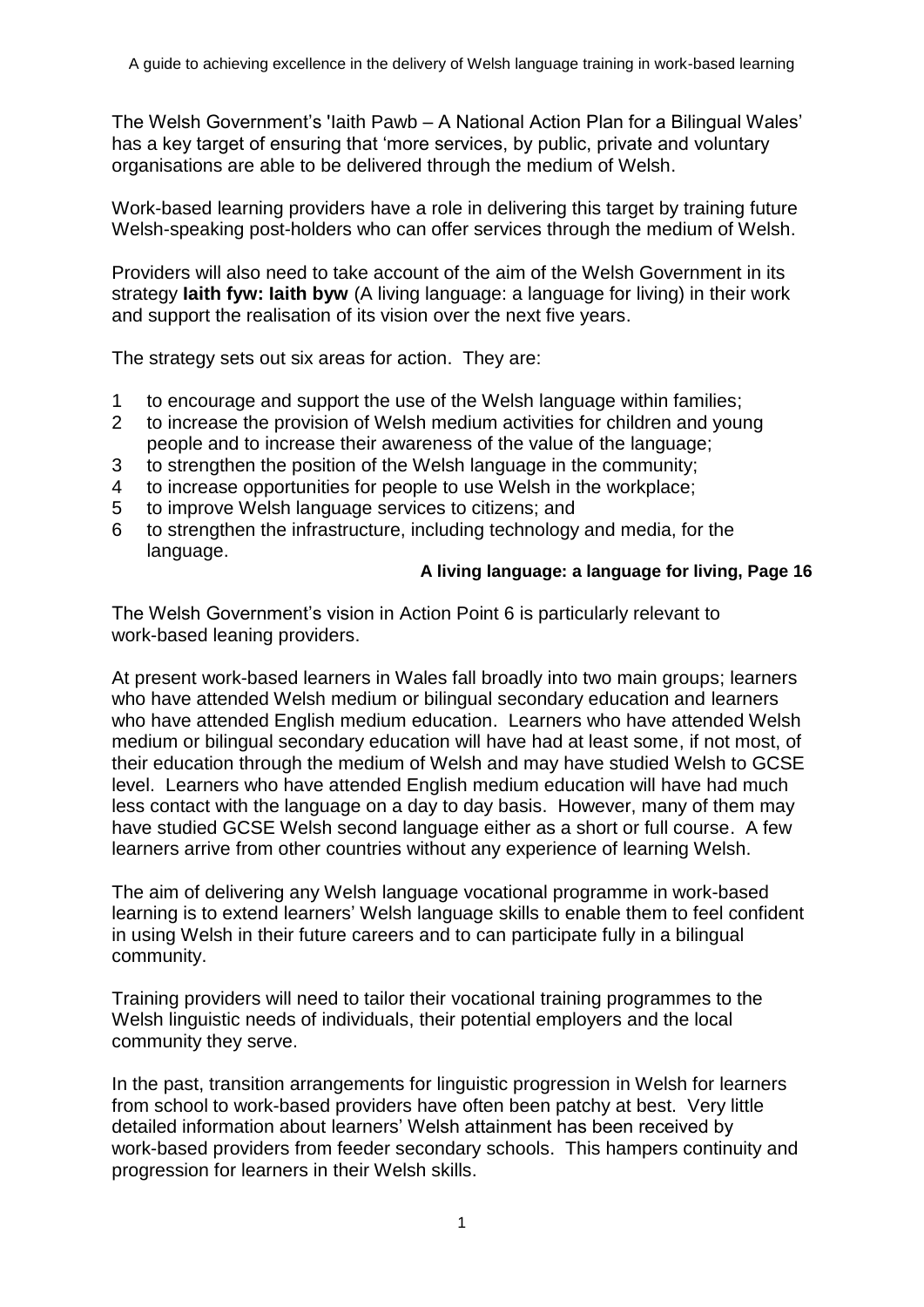Providers and learners often do not have enough information about the qualifications that are available in Welsh nor the demand for them from employers. Providers are not always aware of what resources are available and where to find them.

The token delivery of a simple programme Welsh phrases currently taught at a few providers will not enable learners to develop their Welsh skills appropriately and will not enable them to become part of the Welsh Government's vision of a truly bilingual Wales.

This discussion paper outlines Estyn inspectors' expectations with regard to achieving the judgement of excellent in the delivery of Welsh in vocational areas in work-based learning.

### **Estyn's common inspection framework**

### **Key Question 1: Standards**

### **1. 1: Standards**

- 1. 1. 1 results and trends in performance compared with national averages, similar providers and prior attainment
- 1. 1. 2 standards of groups of learners
- 1. 1. 3 achievement and progress in learning
- 1. 1. 4 skills
- 1. 1. 5 Welsh language

# **Estyn's guidance for the inspection of work-based learning providers**

# **1. 1. 5: Welsh language**

In coming to an overall judgement on learners' Welsh language skills, inspectors should consider what it is reasonable to expect taking account of the linguistic background of learners, employers and context of the provider they are inspecting and the area it serves before coming to a corporate judgement about standards in Welsh. Inspectors will report on standards in the Welsh language where appropriate.

They should consider:

- the learners' starting point, and the progress that they make in relation to this; and
- progress of learners in relation to the aims and policy of the provider and its Welsh Language Scheme, where applicable.

Inspectors should comment on the proportion of learners who obtain qualifications through the medium of Welsh, where appropriate.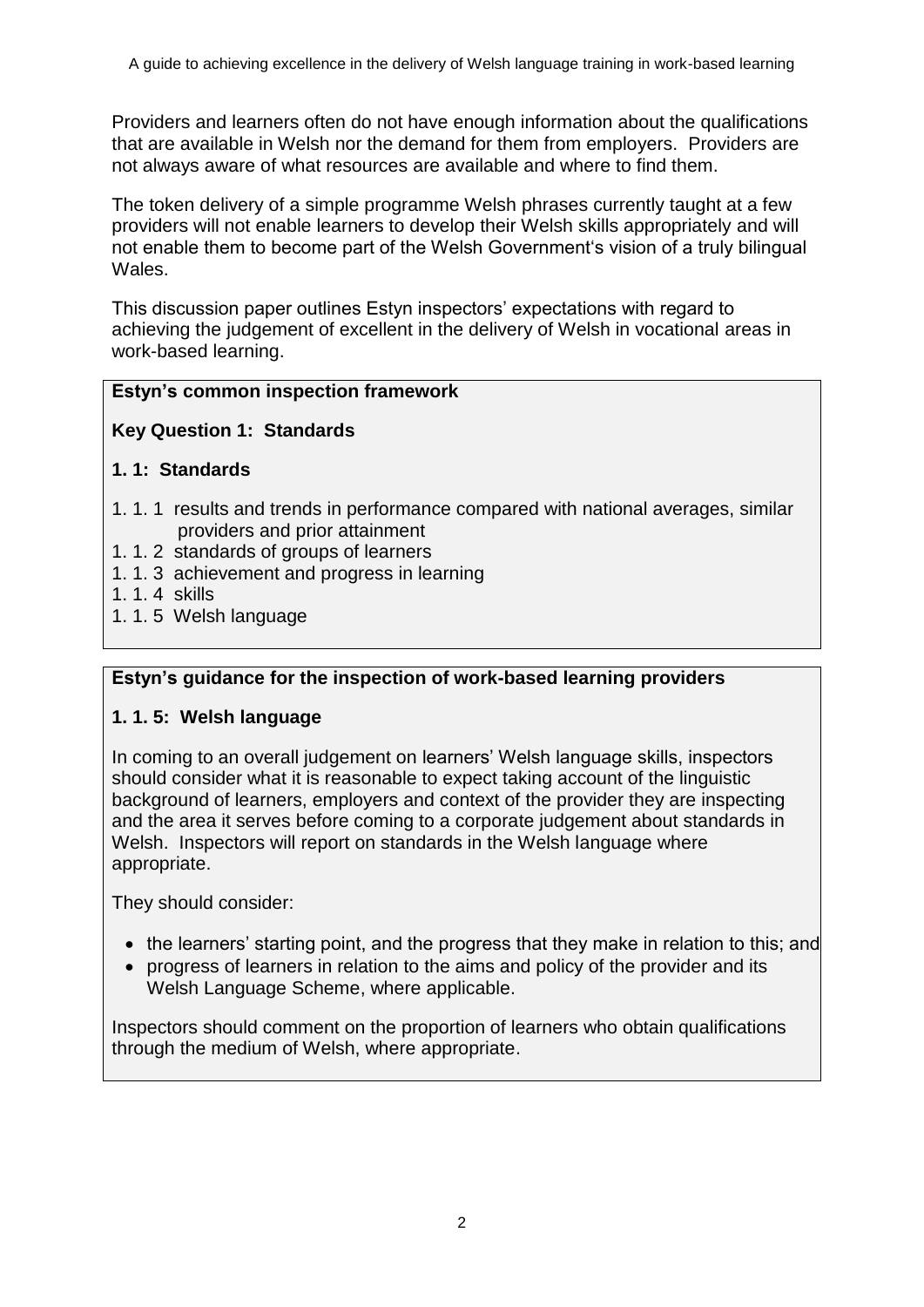**Estyn's supplementary guidance for inspecting Welsh language in work-based learning, September 2013**

## **1. 1: Standards**

Inspectors should consider the following questions when inspecting and reporting on aspect 1.1.5 Welsh language:

- Does attainment in vocational areas taught through the medium of Welsh compare favourably with that in similar providers?
- Are learners making good progress in Welsh medium vocational sessions?
- Do learners who join the provider with little or no previous competence in Welsh achieve well?
- Where applicable, do learners have a good grasp of terminology in Welsh in learning areas and across the curriculum?
- Where applicable, are learners developing increasing competence in using their Welsh skills?
- As appropriate, are learners confident and competent in using Welsh in a range of situations beyond their Welsh session?
- In Welsh-medium provision, do all learners complete written work and final assessments in Welsh in all vocational areas and courses?
- Where applicable, do a significant proportion of learners learning Welsh as a second language make good progress in their Welsh skills?

# **Excellent Welsh learning is often characterised by learners who:**

- arrive punctually at the training session and settle down quickly to work;
- are highly engaged and positively motivated in all aspects of the session;
- show a keen interest in the tasks planned for them;
- enjoy the session and have fun:
- develop the right attitudes to learning in Welsh within their vocational area;
- feel that they are challenged effectively and at the right level in Welsh;
- have a good recall of previously learned work;
- make good progress and learn well during the session;
- engage well in the session;
- use Welsh consistently during the session;
- make relevant comments in Welsh during the session;
- ask and answer a range of pertinent questions in Welsh;
- interact productively with the trainer in Welsh and other learners, where applicable;
- are willing to offer ideas;
- are proud of their work; and
- support each other's learning well especially in pair and group work.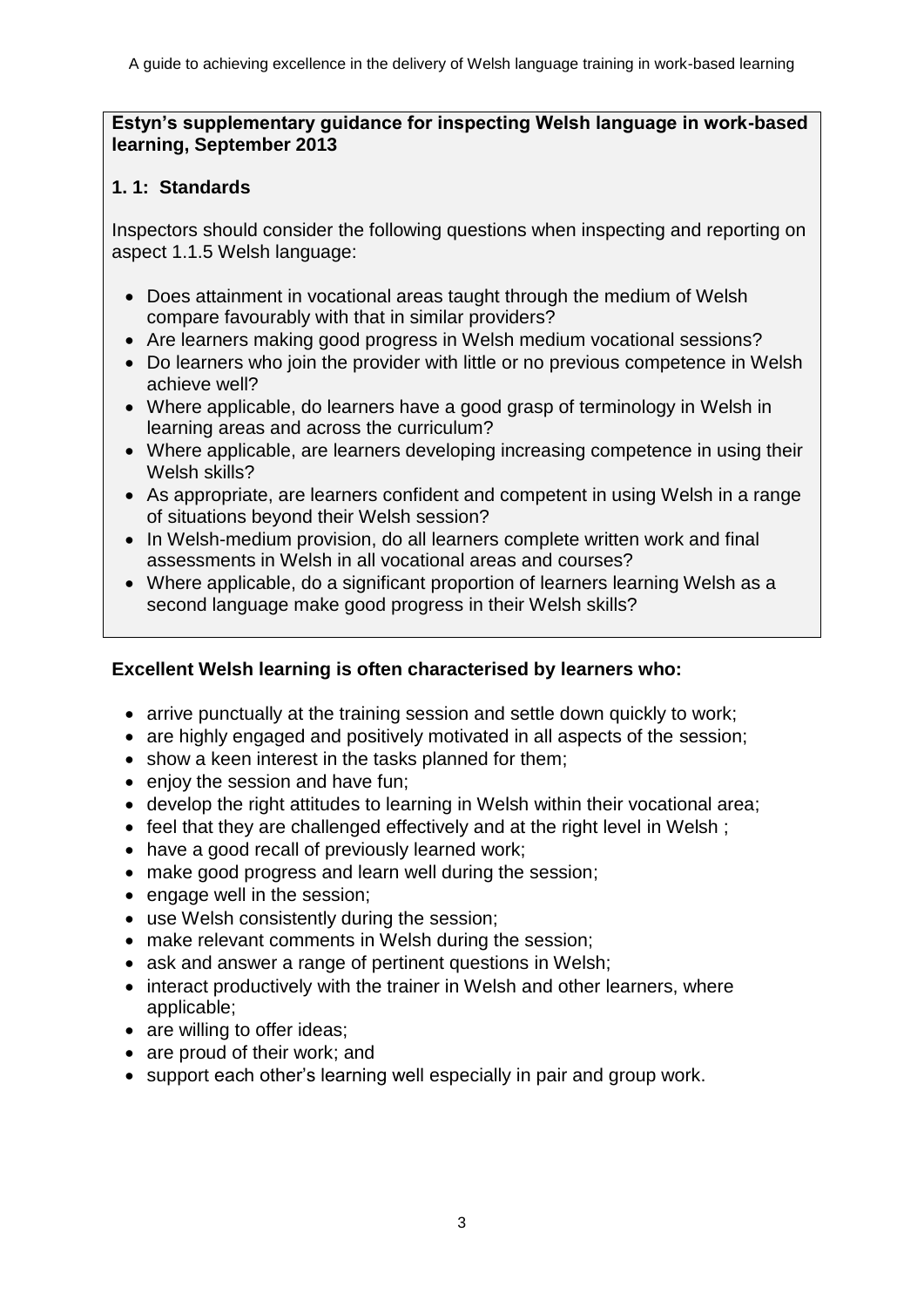## **Estyn's supplementary guidance for inspecting Welsh language in work-based learning, September 2013**

# **1. 2: Wellbeing**

- Do learners display positive attitudes and enjoyment in learning Welsh?
- What proportions of learners are involved in extra-curricular or community events or activities where they are able to use their skills in Welsh?
- In the Welsh-medium sector in particular, learners often have to gather information from sources in one language and use it in the other, either orally or in writing. These 'dual literacy skills<sup>'1</sup> are important in that they enable learners to access a wider range of learning materials. They also reinforce their communication skills in both Welsh and English.

# **Excellent Welsh learning is often characterised by learners:**

- having positive attitudes to learning in Welsh in the workplace;
- showing enjoyment in training sessions;
- participating in additional activities to develop their language skills:
- using their dual literacy skills effectively when undertaking projects; and
- offering feedback on their learning experiences to the provider

# **Learner feedback**

Effective providers gather feedback regularly from their learners about their Welsh language experiences. Methods include surveys, meetings of group representatives, visits to the workplace by the provider's staff, suggestion boxes and email addresses for giving feedback.

Through collecting information in this way, the providers show that learners' satisfaction levels are continually improving or are being maintained at very high levels.

Several providers display posters telling learners the results of surveys or, where most of the training is in the workplace, they are included in the mailing of newsletters.

**<sup>.</sup>** 1 In the Welsh-medium sector in particular, pupils often have to gather information from sources in one language and use it in the other, either orally or in writing. These 'dual literacy skills' are important in that they enable pupils to access a wider range of learning materials. They also reinforce their communication skills in both Welsh and English.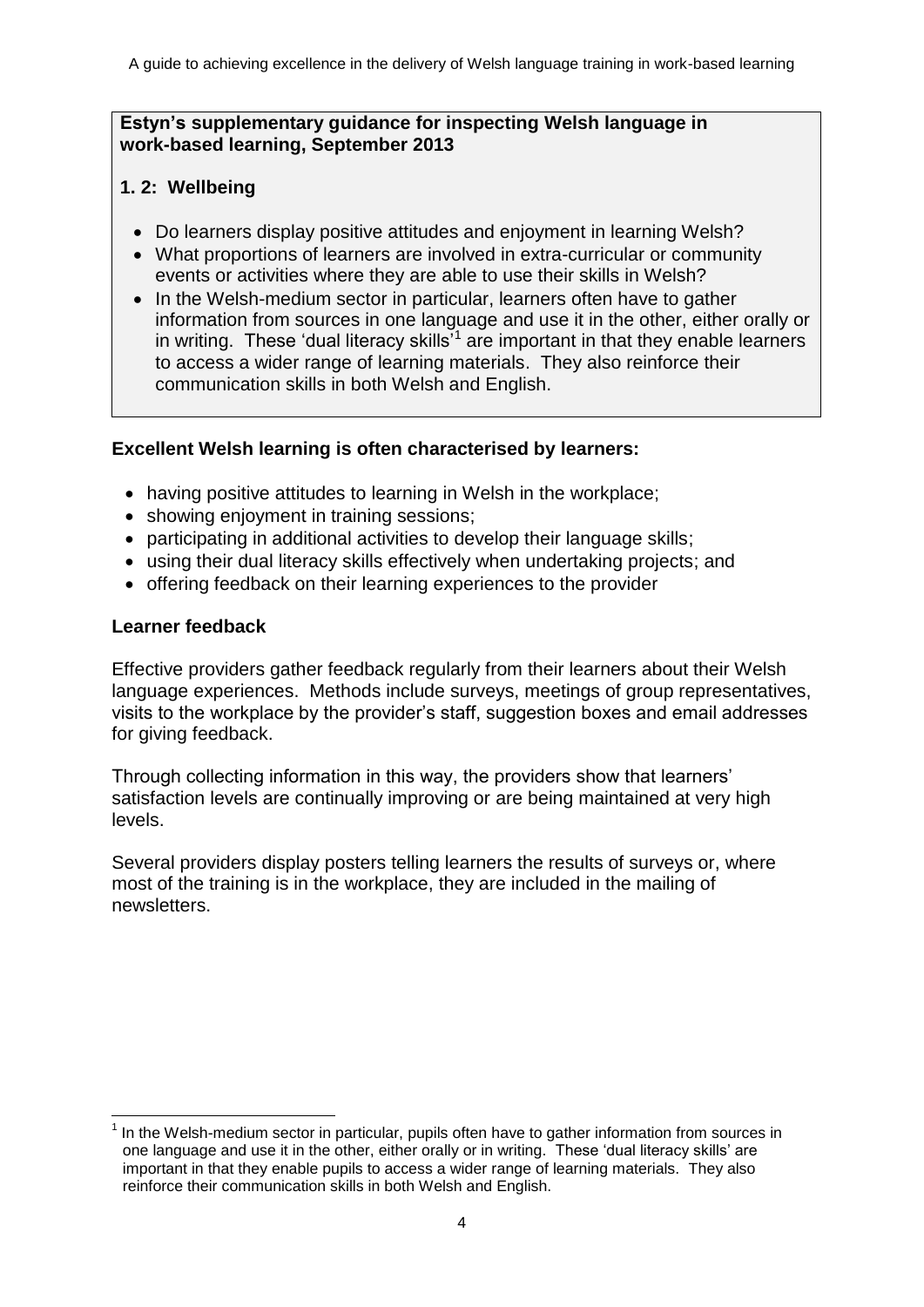#### **Estyn's Common inspection framework**

## **Key Question 2: Provision**

## **2. 1: Learning experiences**

- 2. 1. 1 meeting the needs of learners and employers/community
- 2. 1. 2 provision for skills
- 2. 1. 3 Welsh language provision and the Welsh dimension
- 2. 1. 4 education for sustainable development and global citizenship

# **Estyn's guidance for the inspection of work-based learning providers**

# **2. 1. 3: Welsh language provision and the Welsh dimension**

There will be considerable variation in the expectation of providers to meet learners' Welsh language needs. Inspectors should consider the provider's Welsh Language Scheme when coming to their judgement. Inspectors should evaluate how well the provider meets the needs of learners who have Welsh as their first language and/or undertaken their training either through the medium of Welsh or bilingually.

They should judge the extent to which the provider promotes the development of learners' knowledge and understanding of the cultural, economic, environmental, historical and linguistic characteristics of Wales.

### **Estyn's supplementary guidance for inspecting Welsh language in work-based learning, September 2013**

# **2. 1: Learning experiences**

Inspectors should consider the following questions when inspecting and reporting on aspect 2.1.3 Welsh language provision and the Welsh dimension:

- Do the provider's curriculum organisation and the time allocation enable learners to make and sustain good progress in their Welsh vocational skills?
- Is there continuity between school and the provider in terms of learners' experiences in Welsh and, where applicable, the extent of Welsh-medium provision?
- Where applicable, do learners have access to a full range of Welsh-medium vocational options?
- Do learning experiences across the curriculum enhance the development of learners' knowledge and understanding of the cultural, economic, environmental, historical and linguistic characteristics of Wales?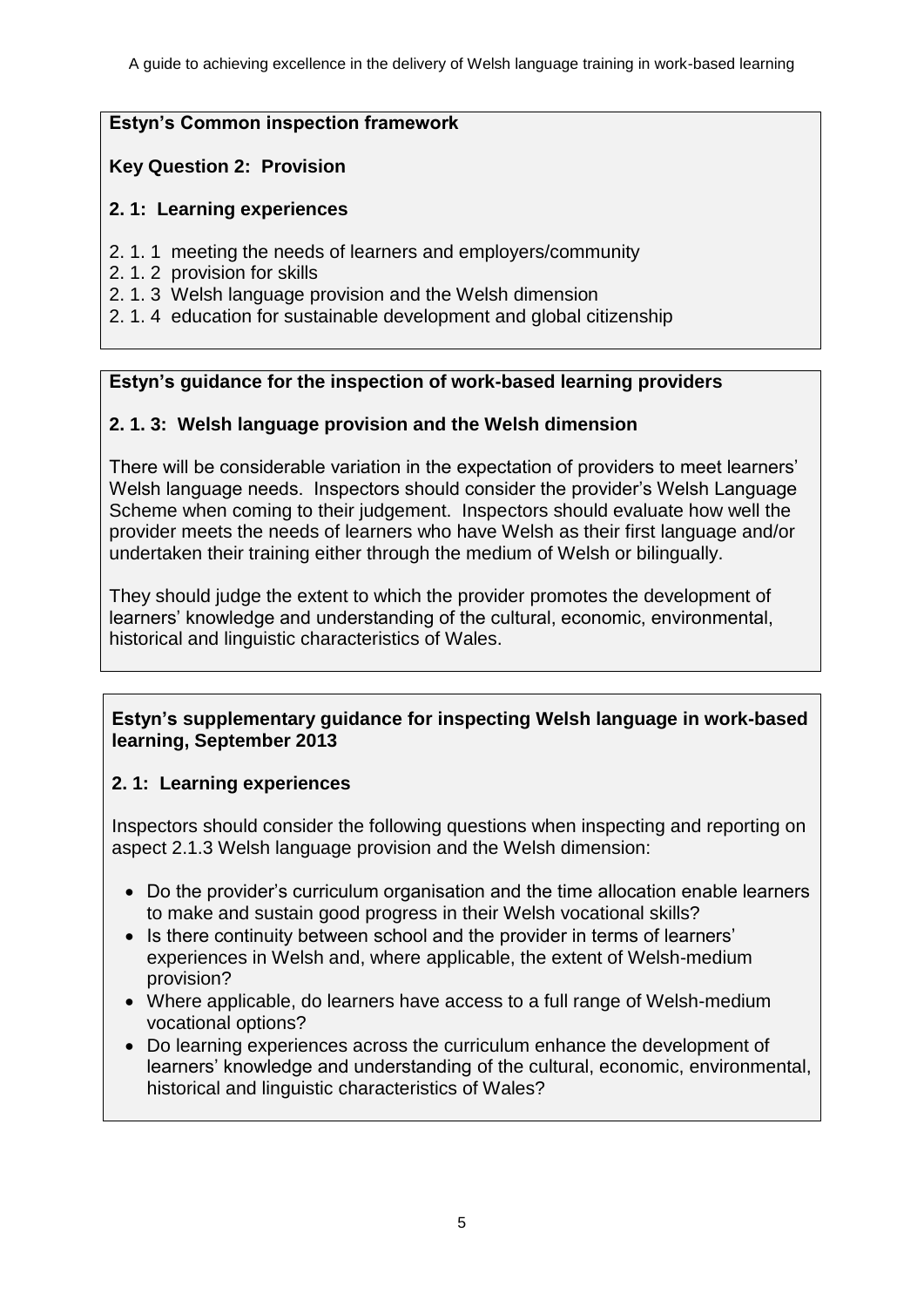#### **What is excellent practice in the provision for Welsh language?**

### **Effective providers:**

### **create a Welsh ethos within the provider:**

- ensure that the organisation's ethos and priorities for Welsh training are understood and committed to at all levels in the organisation
- ensure that the centre reflects the provider's commitment to its priorities in its Welsh Language Scheme, where applicable
- ensure that appropriate Welsh displays are available

# **promote the use of Welsh language effectively to learners:**

- ensure that Welsh speaking learners are allocated to Welsh speaking tutors who can discuss the advantages and value of training through the medium of Welsh effectively with often reluctant Welsh medium learners
- ensure that learners who have studied Welsh second language have an opportunity to develop their Welsh skills further
- ensure that staff with experience of working in the learners' vocational area can promote the advantages of working through the medium of Welsh and can also provide current information on opportunities for further learning and career progression

Many international studies have shown that being bilingual has several important advantages at a personal level as well as economic and employment advantages. In tests that measure creative thinking or divergent thinking show that bilingual speakers score higher than their monolingual colleagues. Studies show that bilingual speakers earn more on average in the United States and more recently in Britain.

Bilingual speakers can offer a range of useful skills which match the particular needs of specific areas in the Welsh economy, for example education, media and government, as well as the care and service industries.

# **Match learners to the right Welsh language vocational training programmes**

- ensuring that learners are motivated to learn Welsh and to develop their Welsh skills further within their vocational area;
- where appropriate, offering trial periods, work tasters or pre-entry training programmes for those who need to develop confidence in using their Welsh skills, or who wish to gain experience before committing themselves to a vocational area
- recruiting Welsh speaking staff who are good Welsh role models in their vocational areas to encourage learners in using and developing their Welsh language skills; and
- ensuring that providers have training programmes that match the needs of learners and employers.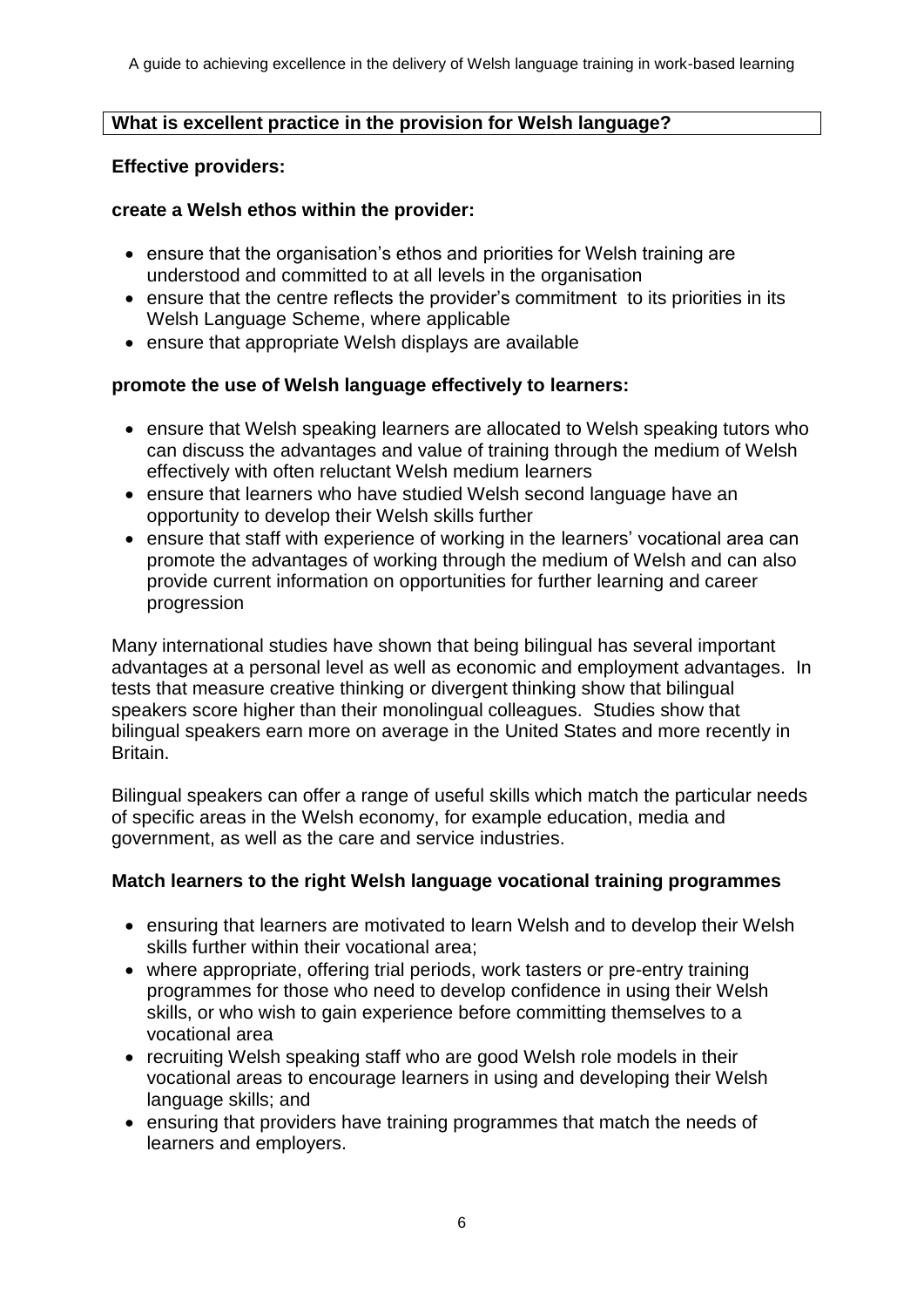Good learner motivation is crucial in developing successful Welsh medium vocational courses. Without sufficient motivation, even learners with the most remarkable abilities cannot accomplish their long-term career goals.

A few learners may feel that Welsh is only a part of school life and is not sufficiently valued in the workplace. They may also be reluctant to use their Welsh skills as this marks them apart from other learners. Providers need to have systems in place to encourage and motivate these learners of the advantage of continuing aspects of their learning in Welsh, at the appropriate level.

The skills of the trainer in motivating learners should be seen as central to teaching effectiveness. This effectiveness is often characterised by trainers who:

- set a personal example with their own behaviour;
- develop a good relationship with the learners;
- create a pleasant, relaxed atmosphere in the session;
- present the tasks properly;
- increase the learner's self-confidence in using Welsh;
- make the Welsh language learning aspect of the session interesting;
- promote independent learning;
- personalise the learning process for the learner; and
- set suitable and achievable targets for the learner.

Improvements made to the initial advice and guidance given at recruitment events or interviews include:

- clear systems in place for the early identification of the Welsh language needs of learners;
- ensuring that applicants are interviewed by Welsh speaking staff and staff with first-hand experience of working in the vocational area;
- explaining in detail what is required in order to complete a Welsh programme at different levels in work-based learning; and
- providing learners with an overview of the advantages of using Welsh in working in particular industries and related career paths.

A few providers may use work tasters and trial periods with supportive employers to enable potential learners to have experience of working bilingually in the particular area of learning that interests them. This helps learners to understand how useful their Welsh skills are in the workplace. It also enables learners to assess the suitability of their proposed programmes while also developing their self-confidence.

Often providers have pre-entry training programmes, which provide progression routes to apprenticeships, giving young people a better understanding of the area of learning and the benefits of bilingualism.

# **Have high expectations in setting direction and monitoring learners' progress**

• set the tone about the importance learners using their Welsh skills at induction session;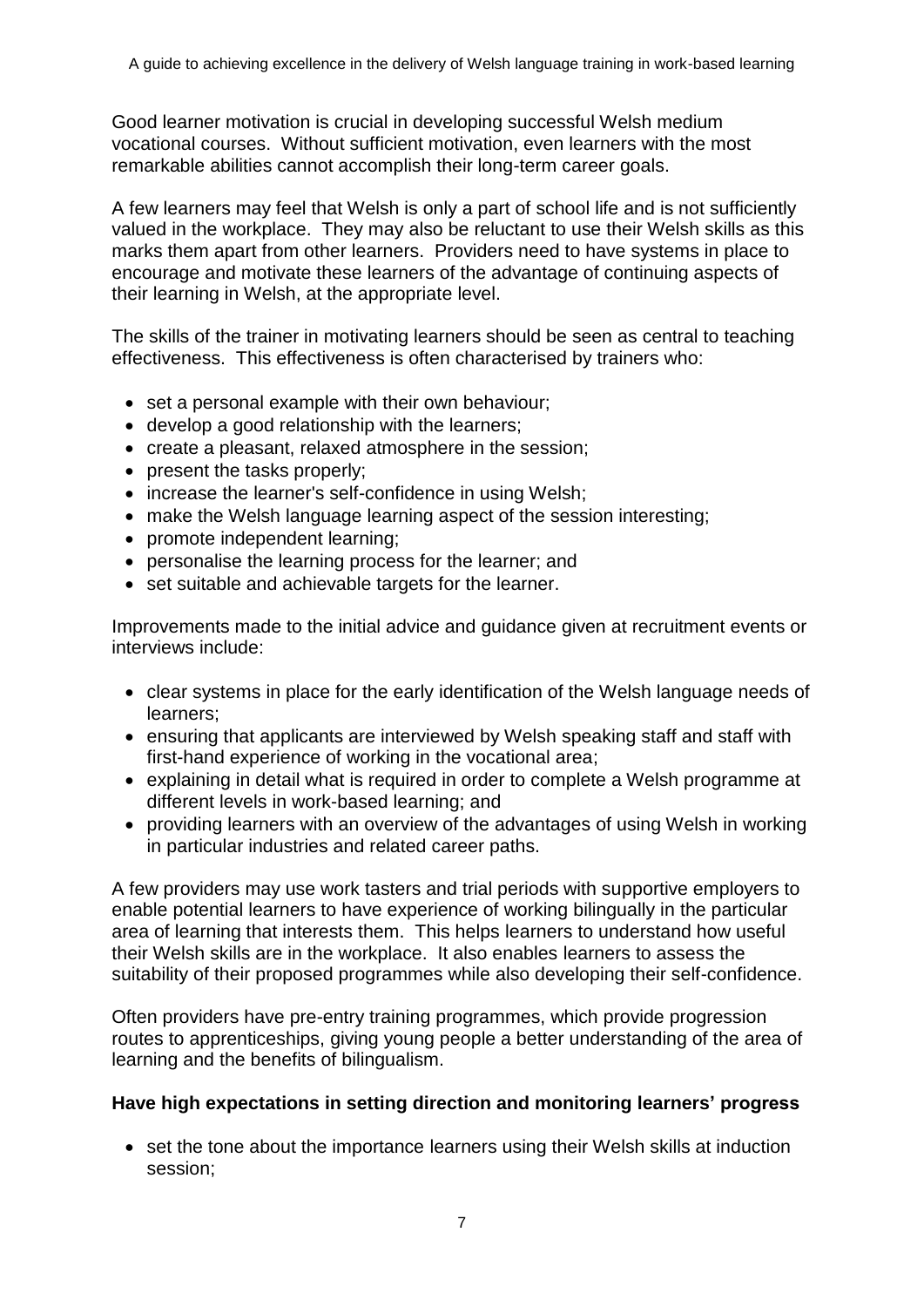- use initial assessment to identify any need for learning support in learning Welsh at an early stage;
- evaluate each learner's job role to identify opportunities for developing their Welsh skills in the workplace; and
- make an individual learning plan for Welsh as a key record of progress for learners, trainers and employers.

The best induction sessions help learners to understand clearly what is expected of them in order to complete their programme successfully. Most of these providers use extended inductions, sometimes over several weeks. New learners are given time to show a commitment to training and become enthused and more aware of the benefits of training, including developing their Welsh skills further.

Welsh speaking mentors can be good role models and offer both language and practical support to learners. In the best cases, mentors are assigned to meet the vocational and linguistic needs of learners.

Opportunities for learning and assessment in the workplace are identified, mapped to the requirements of the NVQ/QCF, technical certificate, Essential Skills Wales. However, rarely are Welsh skills are incorporated into learning plans.

Work-based learning providers use individual learning plans as a key document for learners, training staff, and employers to record and guide learning. Welsh skills are rarely incorporated into these plans to ensure continuity and progression.

#### **Deliver a coherent programme of Welsh learning rooted in current working practice**

- get the right balance of skills development in Welsh; and
- enrich the Welsh language learning experience through the development of employability skills.

The following factors have a clear impact on developing learners' Welsh language skills and knowledge:

- planning delivery for the development of Welsh language skills and sharing planning with employers to engage their support in learning through on-the-job activities, and ensuring these are closely aligned with off-the-job training;
- recruiting staff with strong, current vocational backgrounds and Welsh specialists that allow them to engage with their learners and relate their teaching to the vocational area and to a learner's workplace;
- delivering practical and theory training in teams, to make the best use of the specialist practical skills and the Welsh knowledge of staff;
- using Welsh learning resource materials that encourage learners to use them outside taught sessions or with mentors in the workplace;
- including teaching in the workplace by working with Welsh-speaking mentors who explain how theory is put into practice;
- offering support services such as for Essential Skills Wales in both English and Welsh; and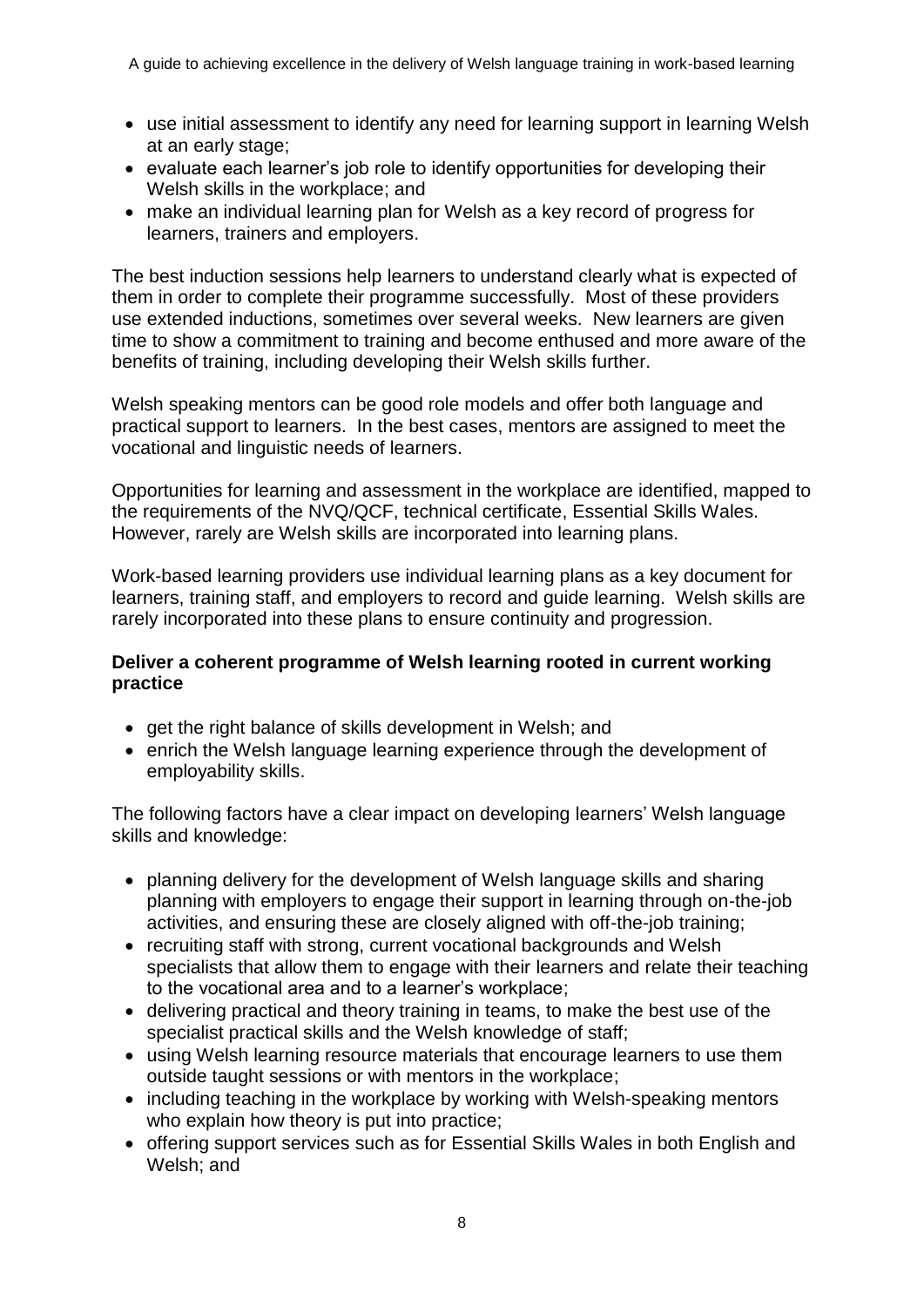• offering a range of suitable Welsh vocational units, such as Agored Cymru qualifications.

The WJEC Yr Iaith ar Waith (Language at Work) qualification is a designed to be studied alongside vocational subjects. It enables students to improve their oral and written Welsh and gain a recognised qualification as evidence of their capability to use Welsh in the workplace. The course teaches students to deal effectively with customers through the medium of Welsh, and be able to react to various situations within a work environment. Yr Iaith ar Waith qualification is designed with Welsh first and second language students in mind offering levels 1, 2 and 3 qualifications for fluent Welsh speakers, and also an Entry 3 which is suitable for Welsh second language students. Using Language at Work has been designed to sit alongside other vocational qualifications.

# **Ensure that barriers to learners' progress in Welsh are minimised**

- identify barriers at the outset and being alert to potential problems that may arise during the programme; and
- establish strong partnerships with a range of specialist support agencies, such as Sgiliaith and the local Welsh for Adults centre.

Welsh medium learners often do not feel sufficiently confident in their Welsh skills to do any accreditation through the medium of Welsh after they leave secondary school. Providers need to have support systems in place to give these learners confidence to continue to develop their Welsh skills in work based learning.

### **Supplementary guidance for inspecting Welsh language in work-based learning, September 2013**

# **2. 2: Teaching or training**

- Is there a sequence of vocational learning activities that reinforces learners' skills in speaking and listening, reading and writing Welsh and their inter-dependency?
- Is there sufficient consolidation of new Welsh vocabulary and sentence patterns to ensure that Welsh second language learners use them with increasing independence?
- Are all Welsh learners given regular opportunities to apply and build on what they have learnt in previous session?
- Is there sufficient vocational trainer intervention to improve quality and accuracy of learners' oral competence in Welsh?
- Do Welsh-speaking vocational trainers make increasing use of Welsh as a medium of communication, both in sessions and in other situations?
- Where applicable, do learners have good opportunities and support to develop their Welsh skills?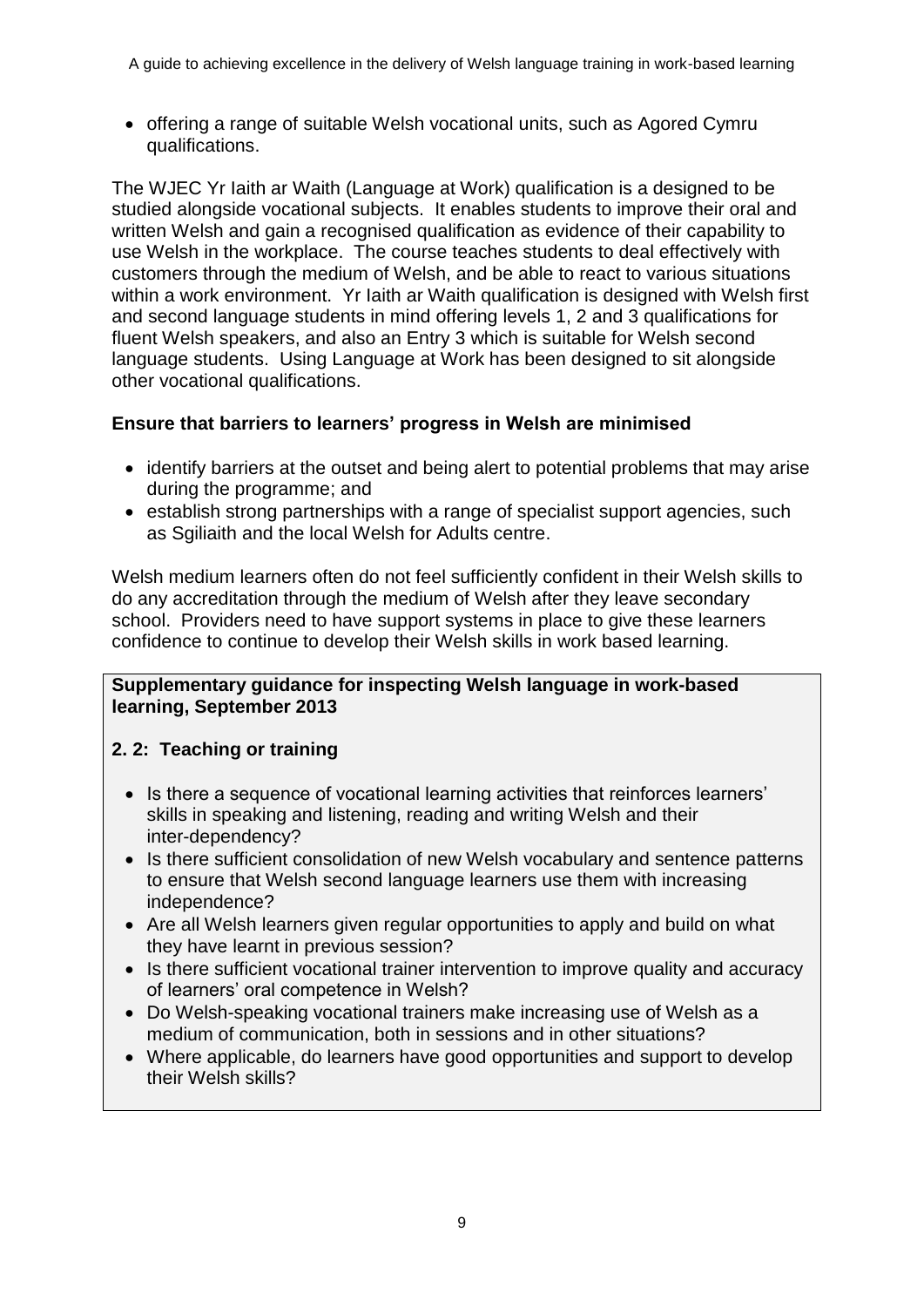#### **Excellent practice in vocational training in Welsh or bilingual teaching is often characterised by trainers who:**

- have good learning area expertise and flair;
- have high but realistic expectations which are used to motivate learners;
- match the linguistic needs of the learners in Welsh, only turning to English to ensure understanding, if necessary;
- inspire and challenge all learners and enable them to extend their knowledge, skills and understanding
- give a quick recap of the previous session at the beginning of the session;
- offer clear session objectives in the form of expected learning outcomes which are shared with learners and revisited as the session progresses;
- give clear explanations which uses language that is accessible to learners while developing their vocabulary appropriately;
- use a variety of stimulating activities including training, coaching and mentoring;
- use questioning effectively, which probes understanding;
- encourage and develop independent learning;
- encourage learners to work things out for themselves (questions that are also sensitively targeted according to their ability in Welsh);
- offer challenging and imaginative tasks which engage students and support the learning process;
- use a wide variety of resources to include appropriate use of the internet/videos/PowerPoint etc.;
- use a variety of approaches to cater for a range of learning styles, constant checking that the learner is 'on board';
- facilitate independent learning and include individual/peer evaluation and support;
- plan for learning outside learning sessions through technology, reviews and tutorials;
- promote and develop independent learning skills, for example, through the use of a range of technologies, including a virtual learning environment; and
- plan for the different linguistic needs of groups of learners and individual learners' and ensure that these needs are met.

# **2.2.2: assessment of and for learning**

### **Excellent assessment procedures in Welsh teaching is often characterised by trainers who:**

- provide clear and regular feedback on learners' progress, both orally and written;
- provide clear steps on how to improve learners' work;
- give appropriate assessment (often informal) to test the level of understanding and thus the progress towards meeting the stated objectives; and
- give time at the end of the session to evaluate to what extent the objectives have been achieved and some discussion of the proposed content of the next session so learners can see where the learning is going.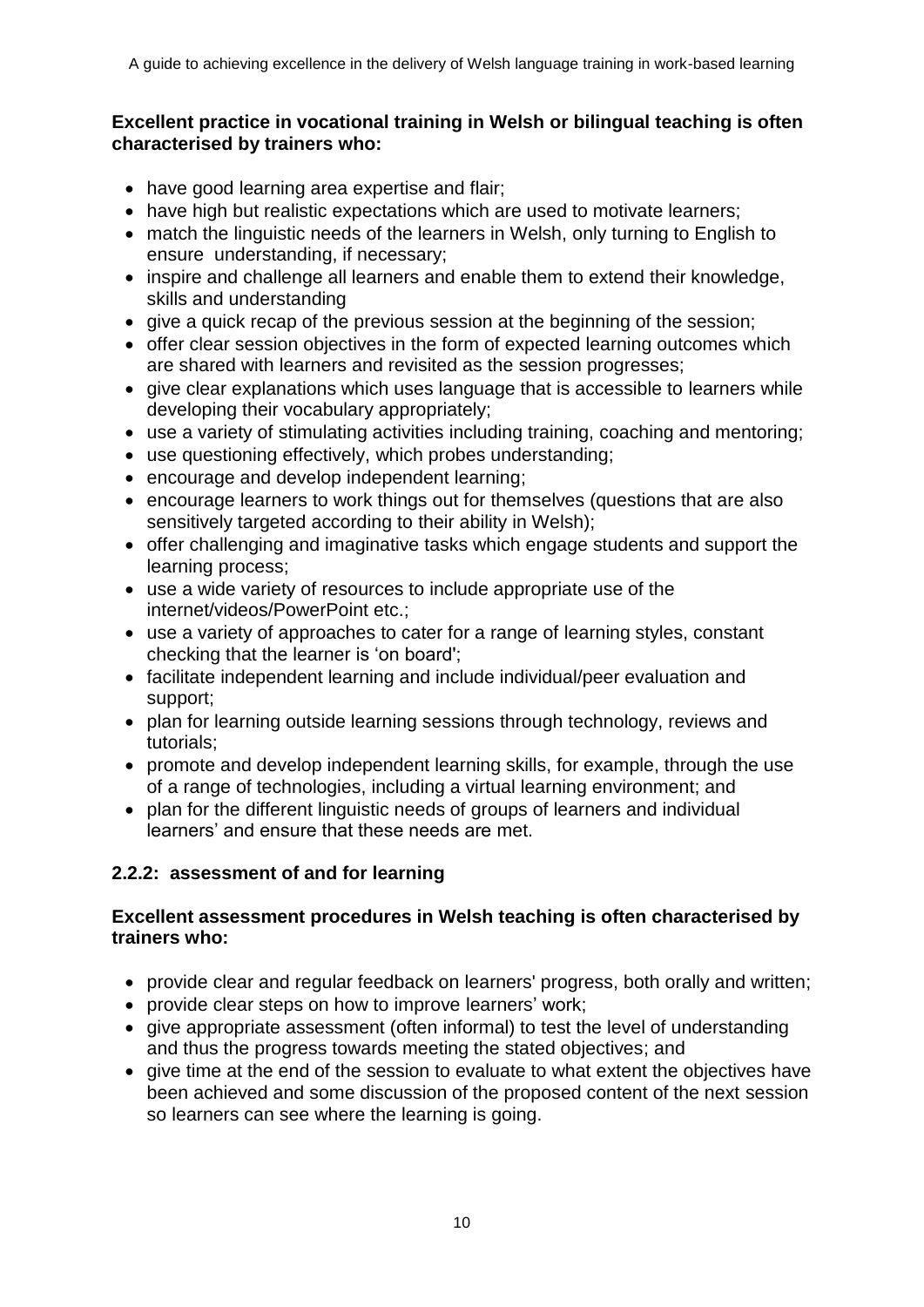#### **Clear assessment procedures to capture achievement and accelerate progress in Welsh**

- good initial Welsh assessment tools at all levels developed;
- regular of learner reviews undertaken to monitor progress in their Welsh language skills;
- one Welsh speaking assessor established as a key point of contact throughout the programme and also to support assessors in managing their workloads;
- online systems used to monitor and record learning, where available; and
- opportunities maximised for support in the workplace, where available.

#### **Estyn's supplementary guidance for inspecting Welsh language in work-based learning, September 2013**

# **2.3: Care, support and guidance**

- Is there good support for learners who are latecomers and have limited or no previous competence in Welsh?
- Are learners aware of the advantages of learning Welsh and becoming increasingly bilingual?

**Estyn's Supplementary guidance for inspecting Welsh language in work-based learning, September 2013**

# **2.4: Learning environment**

- Does the provider have an ethos that promotes the Welsh language and culture and positive attitudes towards them?
- Is there extensive use of Welsh in displays and signage around the providers' buildings?
- Does the provider encourage learners and staff to make increasing use of Welsh, at the appropriate level, as a medium of informal communication?

#### **Key Question 3: Leadership and management**

- **3. 1 Leadership**
- **3. 1. 1: strategic direction and the impact of leadership**
- **3. 1. 2: governors or other supervisory boards**
- **3. 1. 3: meeting national and local priorities**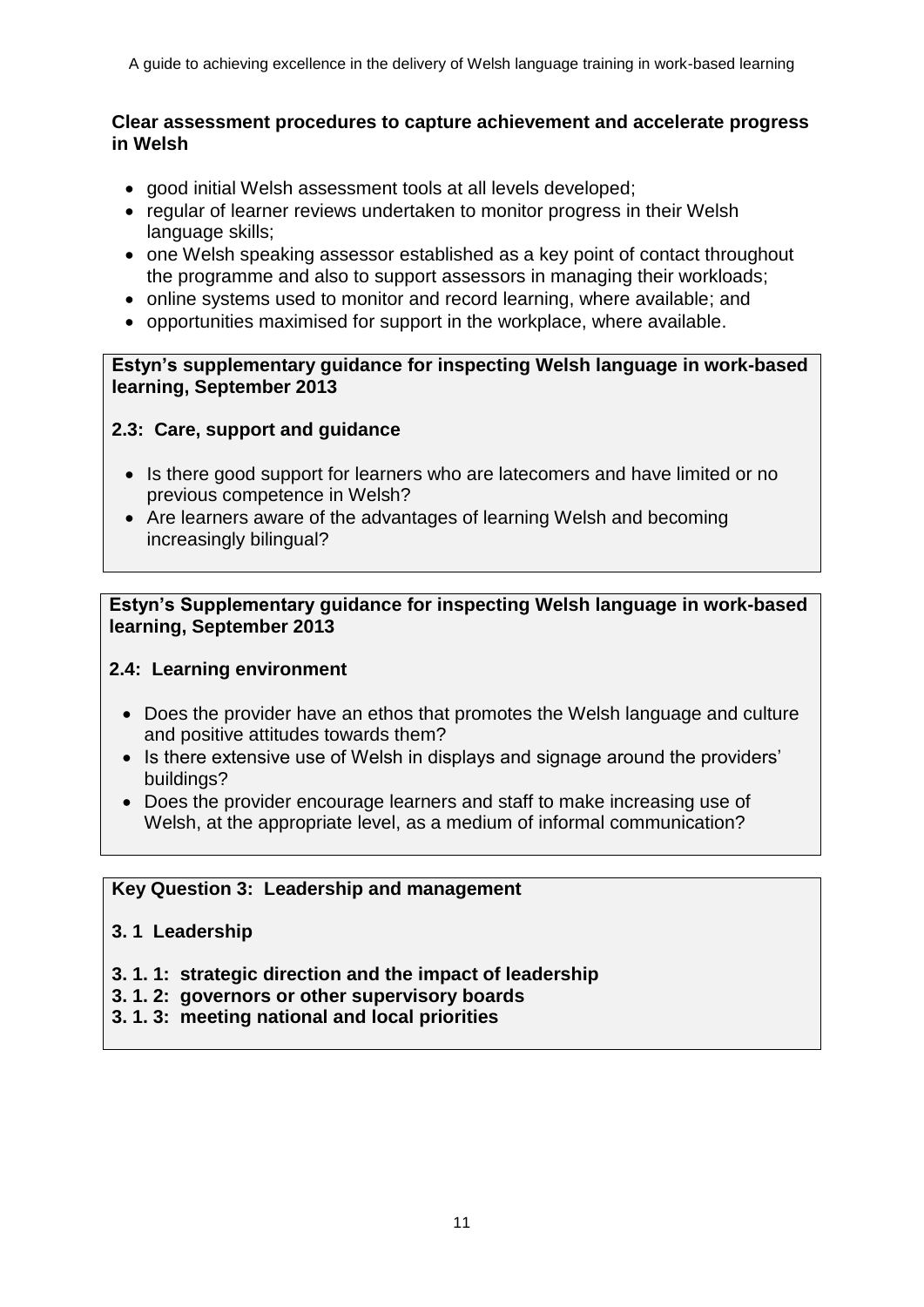#### **Supplementary guidance for inspecting Welsh language in work-based learning, September 2013**

# **3.1: Leadership**

 Does the provider take good account of national priorities relating to Welsh as identified in Iaith Pawb and the Welsh Government's Welsh-medium Education Strategy?

# **3. 1. 1: strategic direction and the impact of leadership**

### **Excellent leaders and managers:**

## **Know the market and align Welsh language provision to the needs of employers**

- analyse the current and future Welsh language training needs of the sector(s) in which provision is being offered;
- make employers and learners aware of the full range of provision and the benefits Welsh training can bring to their future careers;
- involve employers in designing Welsh language vocational training programmes to ensure that learners have appropriate Welsh skills; and
- ensure employers' commitment to training and supporting learners' Welsh skills in the workplace.

Excellent providers often have productive and mutually supportive relationships with a range of employers who require Welsh-speaking staff. Employers in Welsh-speaking parts of Wales or who work wholly or partly through the medium of Welsh often work closely with providers' staff. These employers feel part of the training process and contribute meaningfully to the planning and management of Welsh vocational training at all stages.

Senior managers often lead on engaging with employers by making annual visits, sending newsletters and seeking views on how to improve their Welsh language service. They may have Welsh speaking staff to engage with employers, to raise awareness of the provider and to emphasise the benefits of Welsh training to their businesses.

Providers ensure that employers demonstrate a strong commitment to supporting the success of their Welsh work-based learners.

Providers check that employers can meet the Welsh language requirements needed in the workplace to enable learners to acquire additional experiences in using Welsh as well as their vocational qualifications.

Employers frequently suggest topics that they want to include in their Welsh vocational training; tutors work with the employers and learners to provide them. These providers ensure that learners experience current practices at work.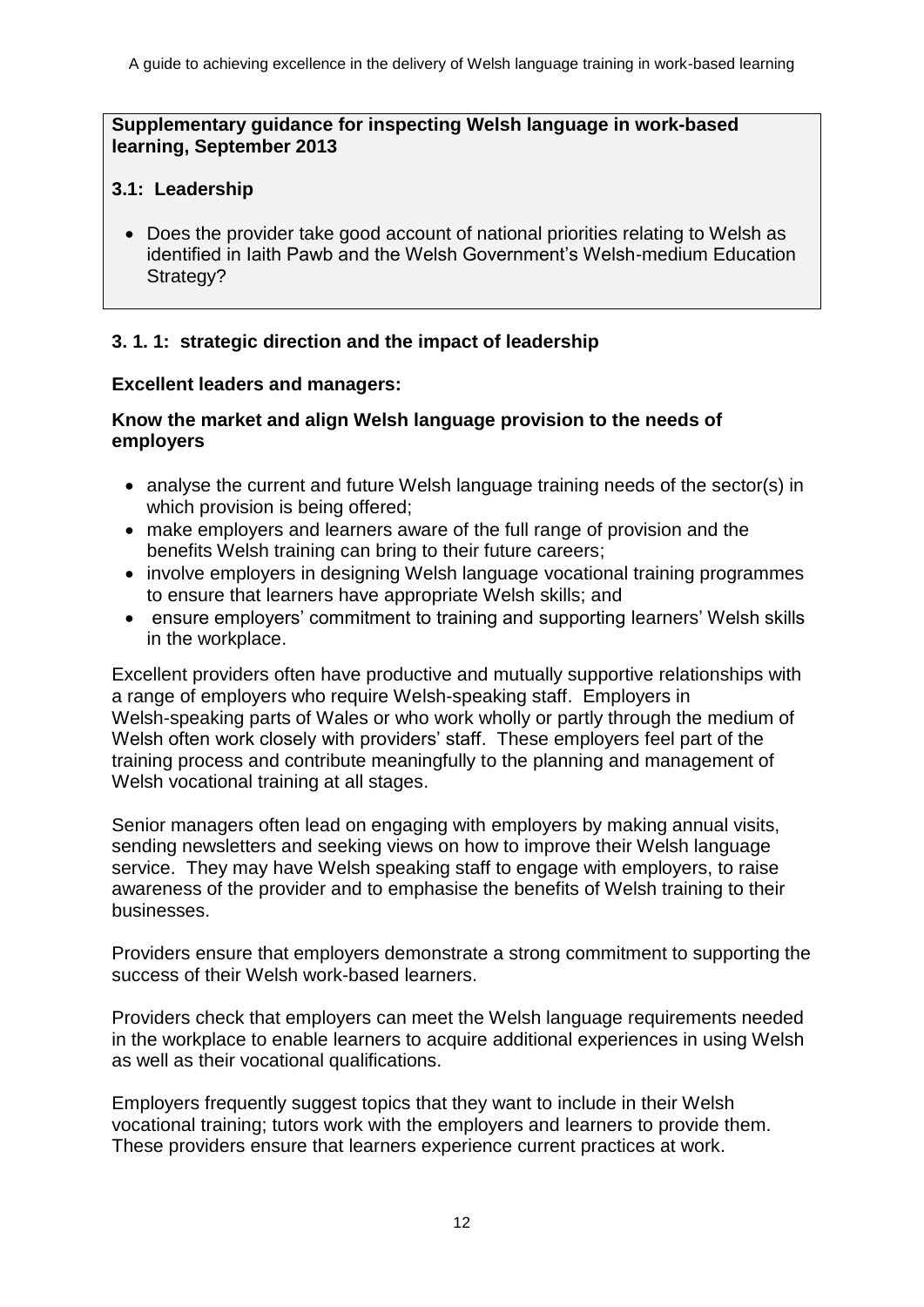#### **Establish a shared purpose and ambitious goals for Welsh language learning, teaching and training**

- ensure that the organisation's ethos and priorities for Welsh training are understood at all levels in the organisation; and
- establish a self-critical, high performance and ambitious Welsh culture.

Clarity of purpose and ambitious goals should be evident in all aspects of the work of excellent providers in Welsh language delivery. Staff at all levels within the provider need to understand clearly the strategic direction of Welsh training.

In successful providers managers foster a self-critical and high performance culture for the delivery of Welsh language training. They set challenging targets for learners and staff. They establish a clear infrastructure to deliver these targets. Managers lead by example and engender an atmosphere of respect among staff and learners alike for the Welsh language.

Developing a workforce with the necessary experience, skills, dedication and commitment to the Welsh language to enable them to aspire to being 'excellent' in Welsh will be a major challenge for providers.

# **3. 1. 3: meeting national and local priorities**

#### **Excellent leaders and managers:**

### **Develop a Welsh Language Scheme**

- ensure that the organisation has a suitable Welsh Language Scheme;
- have a detailed action plan to support the Welsh Language Scheme;
- monitor the action plan regularly; and
- report progress annually to the Welsh Language Commissioner.

The purpose of a Welsh language scheme is to provide details of how Welsh language services will be provided. Each scheme is prepared according to what is appropriate under the circumstances and the reasonably practicable for the organisation in question.

Many Welsh language schemes aim to create a bilingual ethos in the workplace that will give staff more confidence to practice and use their Welsh skills when providing services to the public. Part of this work is to make the Welsh language more visible and audible in the workplace.

#### **Estyn's common inspection framework**

**Key Question 3**

- **3. 2: Improving quality**
- **3.2.1: self-assessment, including listening to learners and others**
- **3.2.2: planning and securing improvement**
- **3.2.3: involvement in networks of professional practice**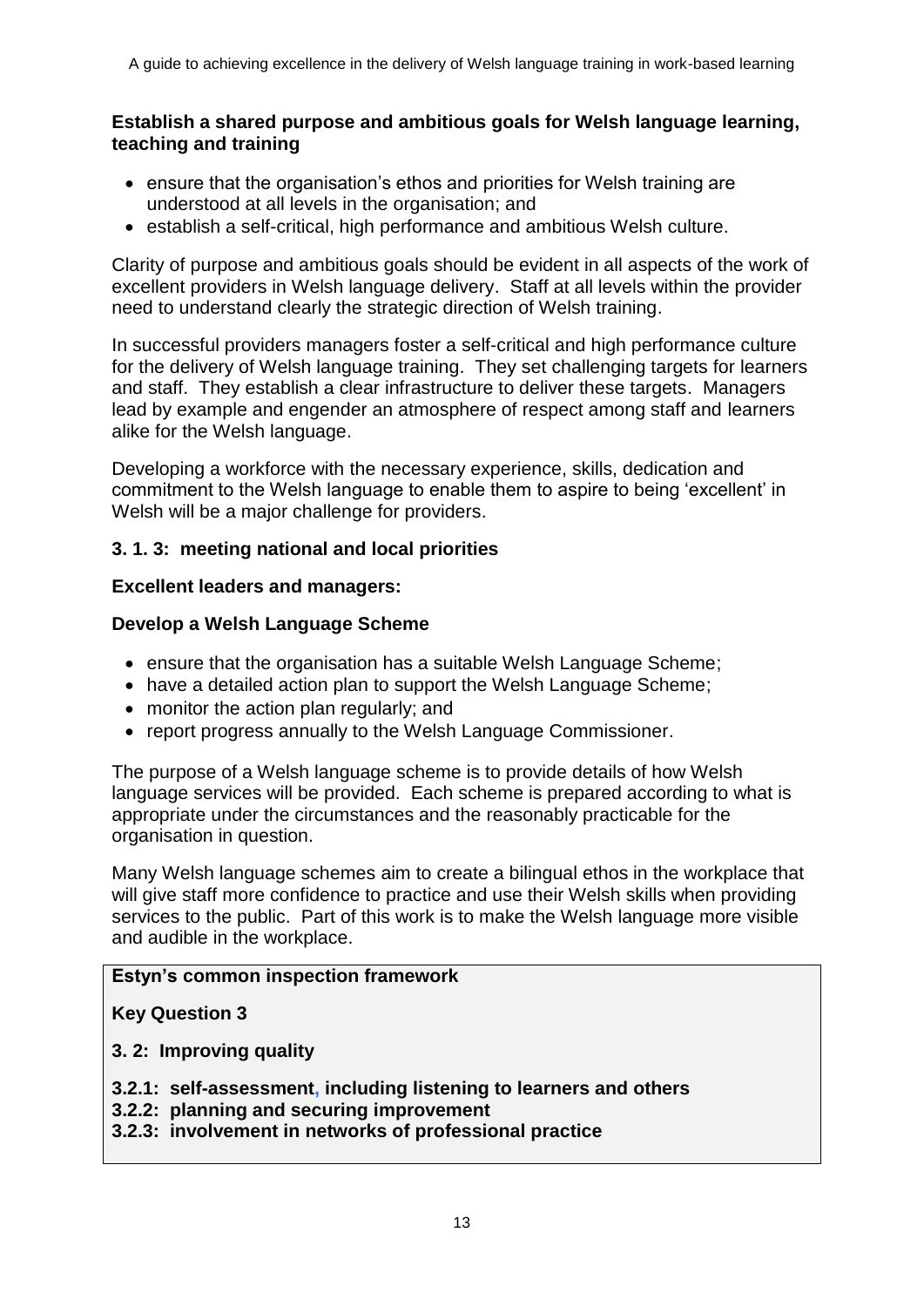#### **Supplementary guidance for inspecting Welsh language in work-based learning, September 2013**

# **3.2: Improving quality**

- Do managers at all levels have a realistic view of what needs to be done to improve outcomes and provision in Welsh?
- Do improvement plans identify clear proposals to address areas in need of development?
- Is there clear evidence of a commitment to moving forward on the improvement agenda in relation to the Welsh Government's Welsh-medium Education Strategy?

# **3.2.2: planning and securing improvement**

# **Excellent leaders and managers have:**

• effective systems in place to evaluation of all aspects of the learners' Welsh language vocational experiences.

One of the critical factors in ensuring high standards in Welsh vocational learning is the systematic observation to all aspects of the training process. All observers are confident Welsh speakers who have received training.

A few providers use peer observers from other providers, to confirm the robustness of grading of Welsh vocational sessions.

Effective observation in Welsh language vocational sessions tell managers:

- the effectiveness of the off-the-job 'taught' Welsh language vocational sessions;
- the effectiveness of the resources are that are used for delivering off-the-job training in Welsh;
- how good the delivery of Welsh language training is in the workplace; and
- how good reviews and target setting are, a critical feature in maintaining and improving timely success rates.

It also:

- identifies best practice in Welsh, both by the provider and their employers, helping to identify further possible improvements;
- gives a body of first-hand 'hard evidence' for self-assessment through grading observed activities, demonstrating whether different aspects are improving;
- identifies, for individual tutors and trainers, areas that need specific, tailored development in Welsh language training.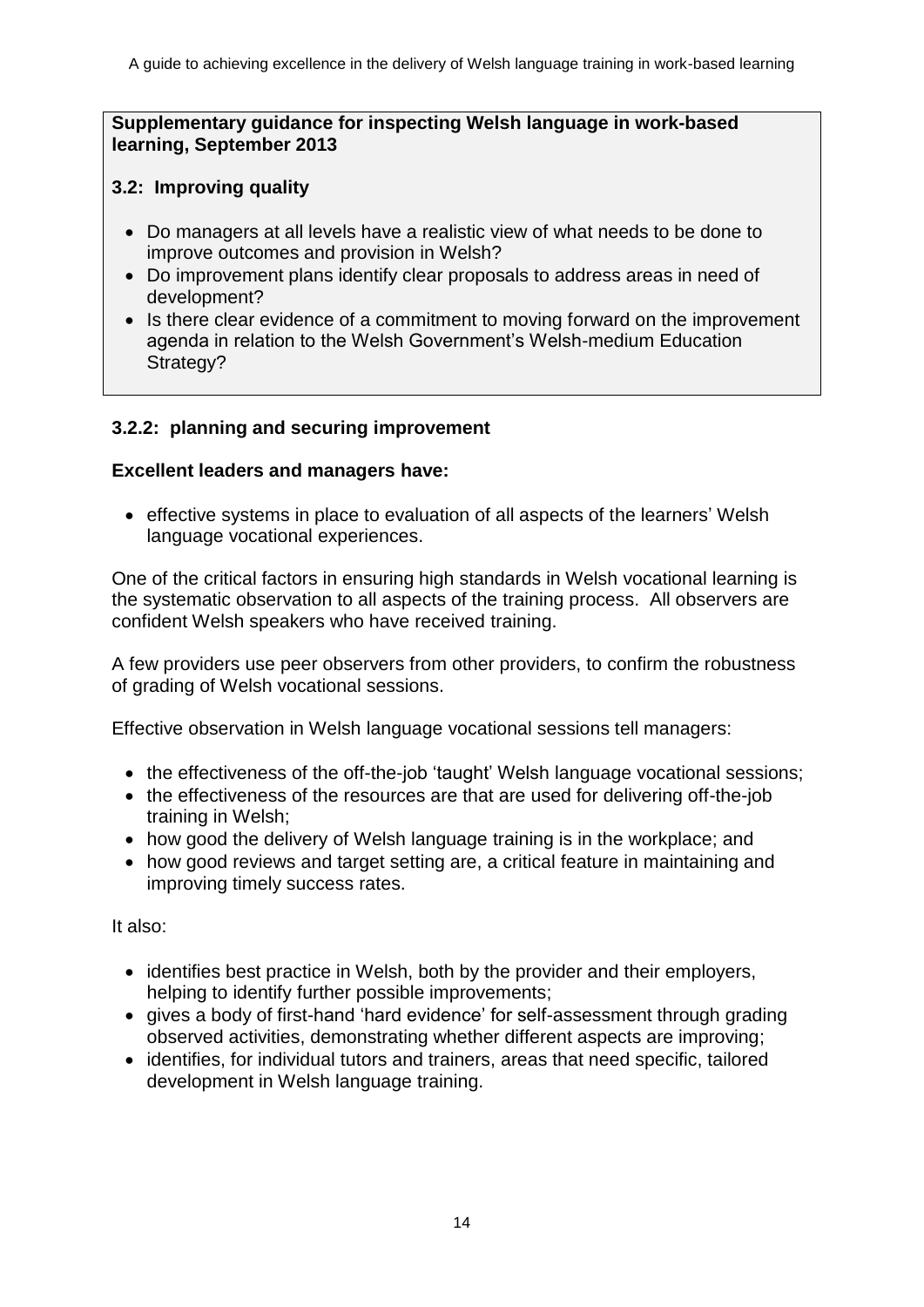#### **Supplementary guidance for inspecting Welsh language in work-based learning, September 2013**

# **3.3:**

- Is the provider working well in partnership with other providers to extend the availability of Welsh-medium provision on offer to learners, especially to meet the requirements of the Learning and Skills (Wales) Measure?
- Is there joint-working between secondary schools and work-based providers to ensure consistency and progression in learners' learning experiences in Welsh at transition?
- To what extent does the provider take advantage of the support offered by other bodies, such as Sgiliaith<sup>2</sup>, Mentrau laith<sup>3</sup> and Welsh for Adults regional consortia?

#### **Supplementary guidance for inspecting Welsh language in work-based learning, September 2013**

# **3.4: Resource management**

- Where applicable, does the provider have enough staff who can train effectively through the medium of Welsh to ensure progression and continuity in Welsh-medium provision?
- Are all trainers who deliver Welsh vocational training confident to do so?
- Where applicable, is there good quality support for non-specialist Welsh vocational trainers and for other staff within the provider, such as participation in the Sabbaticals Scheme<sup>4</sup> or other Welsh training programmes?
- Is the provider taking every reasonable action in relation to the cost-effectiveness of delivering Welsh-medium provision?

 $\overline{\phantom{a}}$  $2$  Canolfan Sgiliaith offers support on bilingualism and Welsh and English communication skills to further education colleges. It offers practical advice on good practice, staff training, and resources, with the aim of enhancing students' bilingual skills and experiences.

 $3$  The Mentrau laith (Local Language Initiatives) support efforts to sustain the language at a community level. There are also Language Action Plans in designated areas that have been set up by the former Welsh Language Board to increase the use of the Welsh language in areas of special linguistic significance by co-ordinating activities for local people and institutions. Both the Mentrau Iaith and the Language Action Plans work in partnership with local and national organisations and stakeholders on various projects to promote the use of Welsh.

 $4$  The 'sabbaticals scheme' is a programme funded by the Welsh Government to increase the number of qualified teachers and lecturers who teach through the medium of Welsh. The first course was held in spring 2006.